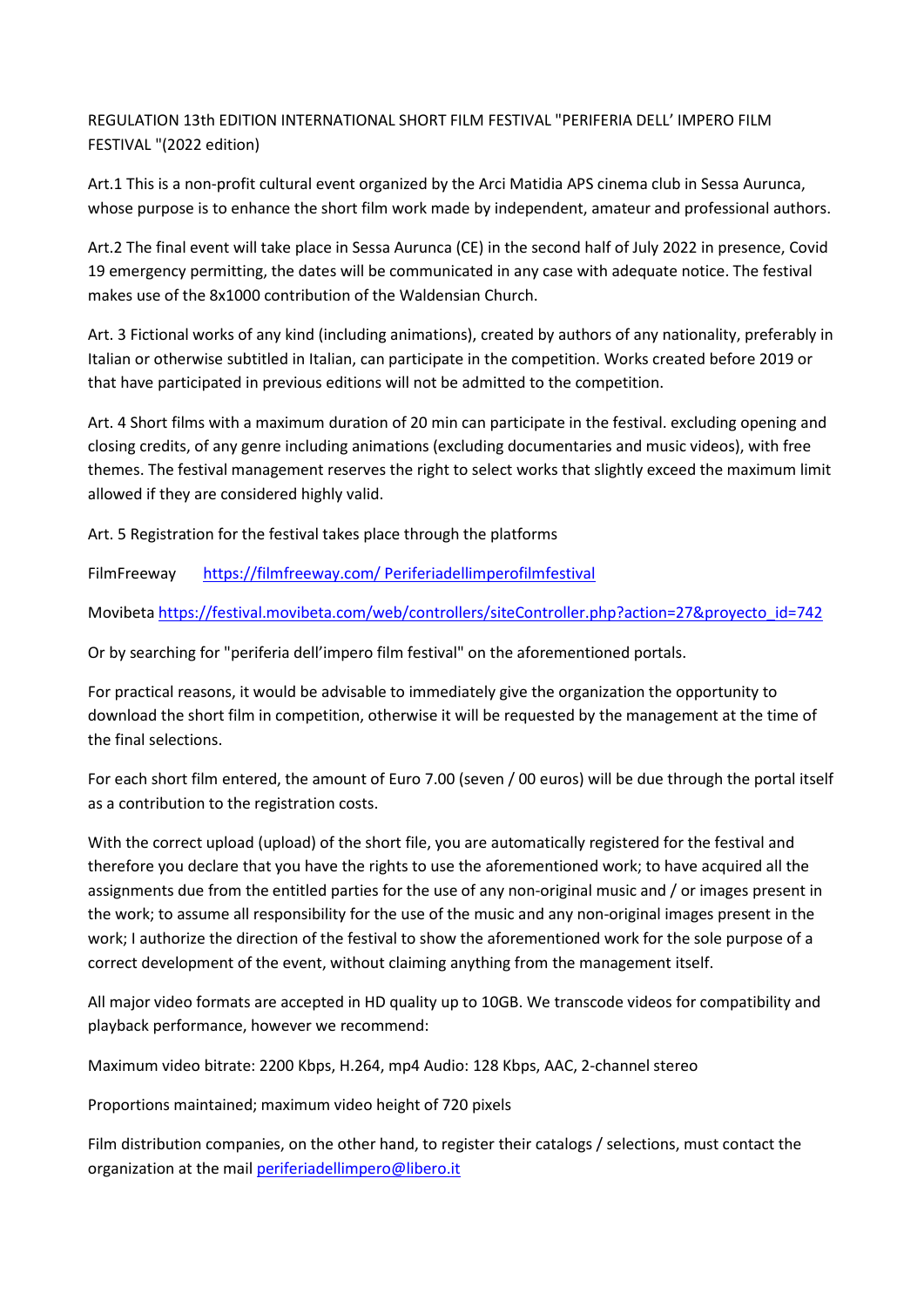## **The deadline for registrations is 20 May 2022 at 24.00**

Authors and / or producers and / or subjects who register on FilmFreeway and Movibeta on behalf of authors and producers are personally responsible for the content of the works they insert and subsequently declare, by registering with Periferia dell'pero film festival XIII edition, that they have fulfilled any obligation deriving from copyright to third parties.

It is the responsibility of those who enter the works in the Competition to ensure that they are legitimately authorized to do so by any holders of the rights to the material. By submitting a work to the Competition, the managers of Periferia dell'impero film festival XIII edition are relieved of any responsibility regarding the use of the work itself and the awarding of prizes.

More than one film can be presented by the same person / company on the FilmFreeway and Movibeta portals.

A jury of experts, which will be announced on the association's website [http://www.periferiadellimpero.it,](http://www.periferiadellimpero.it/) will view the works received and select those admitted to the final evenings. The authors of the finalist works will be contacted by the festival management to send the short file, the application form / release (downloadable from the website http://www.periferiadellimpero.it), a poster and the synopsis of the film, and for their eventual presence at the final evenings, a maximum of two representatives (author, actors, screenwriter, etc.) per work will be hosted at the expense of the organization, who will be able to answer questions from the press and the public present at the end of the screening of their short in competition.

 Art. 6 During the final event, the selected works will be screened to the public and the press, a new jury of experts (also made known on the association's website), will assign the "Prize to the best short of the thirteenth edition" and the " Emerging author award or first work in the case of an author / director under the age of 30 or of any age at the first cinematographic work (short film), in which case the appropriate box must be ticked on the application for registration / release. The public present at all the evenings will be provided with a paper model with the list of all the finalist shorts and will be able to vote for the work deemed best, or through an application specially created by the organization, the short that will have obtained the greatest number of votes will have awarded the audience award.

Prizes up for grabs (the prizes are cumulative i.e. a short film could be awarded more than one prize):

1. Award "Best short edition 2022", euro (800.00 (eight hundred euro) + personalized festival statuette.

2. "Emerging author award or first work 2022 edition", 500.00 euros (five hundred euros) + personalized festival statuette.

3. "Audience Award 2022 edition", 500.00 euros (five hundred euros) + personalized festival statuette.

4. In addition, the best actor and best actress of the 2022 edition will be awarded with the statuette of the festival and € 200.00.

The Festival Management may add other awards or special mentions if, in the course of the festival, it deems it appropriate by making it known on the event website.